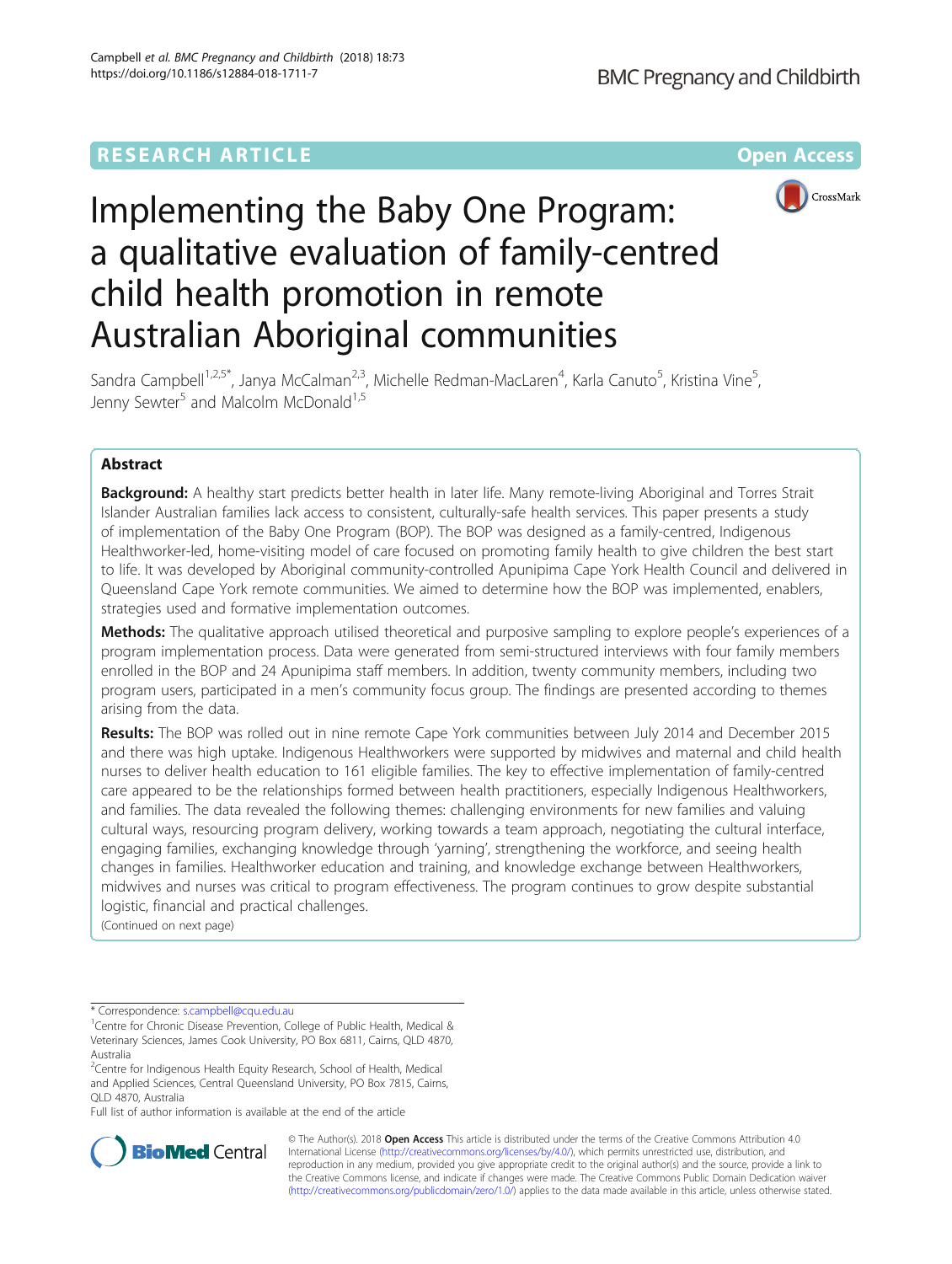#### (Continued from previous page)

**Conclusions:** This study describes an evolving process and explores how health providers connect with families and how the program responds to family and cultural issues. Program development is ongoing; strengthened by more community-level involvement, embedded strategies for ongoing self-evaluation and continuous quality improvements that are responsive to family needs.

Keywords: Child health, Maternal health, Pregnancy, Aboriginal, Torres Strait Islander, Indigenous, Health promotion, Cape York, Health services

## Background

A healthy start predicts a healthy life [[1\]](#page-10-0). A child's first 1000 days determine brain development, attachment, risk of chronic disease and other physiological, mental and social outcomes, probably across generations [[1](#page-10-0), [2](#page-10-0)]. Regular health service contact should improve health outcomes through early detection and management of disease precursors, and opportunities for disease prevention.

Effective antenatal care can make a critical contribution by addressing health literacy and parenting behaviours, with a focus on nutrition, alcohol and smoking cessation and the benefits of breastfeeding. However, for remote-living Aboriginal Australian and Torres Strait Islander (hereafter Indigenous) families, there are major geographical, environmental, economic, cultural and social challenges. Many families lack ready access to consistent, culturally-safe maternal and child health services, and health promoting educational resources [\[3,](#page-10-0) [4\]](#page-10-0).

In some high-income countries, disparities in maternal and child health outcomes of Indigenous populations have motivated development of community-based familycentred healthcare [[5,](#page-10-0) [6\]](#page-10-0). Family-centred care is 'a way of caring for children and their families within health services which ensures that care is planned around the whole family…all family members are recognised as care recipients' [\[7](#page-10-0)]. Care is based on six key elements: [\[8\]](#page-10-0)(i) 'Recognizing the family as central to and/or the constant in the child's life, and the child's primary source of strength and support', (ii) 'Acknowledging the uniqueness and diversity of children and families' (iii) 'Acknowledging that parents bring expertise to both the individual care-giving level and the systems level' (iv) 'Recognizing that family-centred care is competency enhancing rather than weakness focused' (v) 'Encouraging the development of true collaborative relationships between families and health-care providers, and partnership', and (vi), 'Facilitating familyto-family support and networking , and providing services that provide emotional and financial support to meet the needs of families'.

Internationally, family-centred interventions for Indigenous families have produced positive health outcomes for children, parents and other primary carers, but these can take years to manifest. The Family Spirit intervention delivered by community-based paraprofessionals for North American First Nations families was developed through participatory research over 10 years from 1995 [[5](#page-10-0)]. Once implemented, a randomised controlled trial in 2015 assessed maternal and child emotional and behavioural outcomes 36 months after birth. Children of families who received the intervention had fewer social and emotional and behavioural problems. Their mothers had significantly greater parenting knowledge, parental locus of control, fewer depressive problems, less stress, and a lower past month use of marijuana and illegal drugs compared to the control group [\[8,](#page-10-0) [9](#page-10-0)].

This study presents a qualitative evaluation of the initial 18 months implementation of an Australian familycentred program for improving child health. The Baby One Program (BOP) was developed by Apunipima Cape York Health Council (hereafter Apunipima) and is delivered in Queensland's remote Cape York Indigenous communities. The vision of the program is to improve long-term health by 'giving children the best start to a healthy life'. The aim of this study was, to determine how the BOP was implemented. The key research questions were: (i) What were the enablers and strategies used in implementing the BOP? and (ii) What were the formative implementation outcomes?

## Methods

## The setting

Cape York covers an area of  $137,000$  km<sup>2</sup>, about the landmass of England. The population is approximately 18,000, 60% of whom are Indigenous Australians [\[10](#page-10-0)], dispersed across a network of small communities and towns (Fig  $1$ ).

Most Aboriginal communities in the region have been, at one time, dispossessed and brutalised by outside colonisation. Today, limited employment opportunities contribute to socioeconomic disadvantage, the primary driver of the high maternal and neonatal morbidity and mortality when compared to the non-Indigenous population [[11](#page-10-0)].

Health services are provided by state government Queensland Health, the Royal Flying Doctor Service, and Apunipima. Apunipima is an Aboriginal communitycontrolled health organisation that delivers primary health services to 11 Cape York communities. In the region,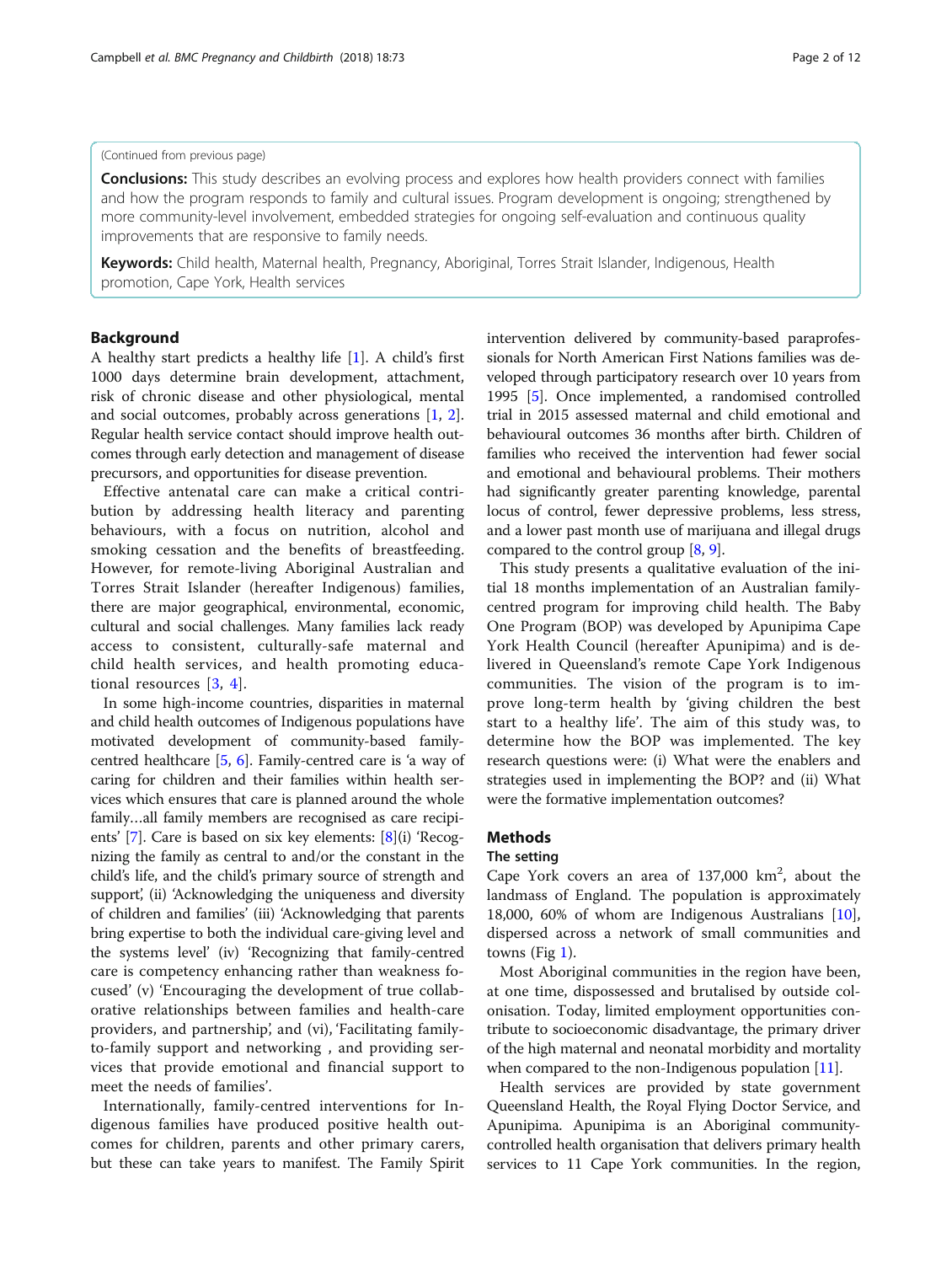Cooktown Hospital only accepts low-risk pregnancies whilst the hospital at Weipa provides no peri-partum obstetric services. Thus, at 36 weeks gestation most pregnant Cape York Indigenous women must journey south to Cairns to await childbirth.

## Development and implementation of the Baby One Program

In Cape York communities, when a new baby is born, he or she is often referred to as 'Baby One'. The BOP was introduced on 1 July 2014 designed as a structured, Indigenous Healthworker-led family visiting program that begins at confirmation of pregnancy and continues until 'Baby One' reaches 2 years and 10 months of age. Completion of program delivery is deliberately timed for assessment of family engagement with local primary health services; based on whether the family attends the child's three-year health check.

The program was designed for Indigenous Healthworkers to engage with families and infants across 15 visits throughout pregnancy and the early childhood years. Visits were delivered in a place preferred by the family – usually outside a clinical setting. Timing of the visits was intended to complement an existing clinical schedule, so Healthworkers, midwives and child health nurses could work in partnership. Indigenous Healthworkers engaged with families using a case-load model in collaboration with midwives and child health nurses. There was potential for the Healthworker and family to develop a strong relationship over several years of continuous care.

BOP components included seven baby baskets and relevant health promotion 'yarning' (conversation) topics

<span id="page-2-0"></span>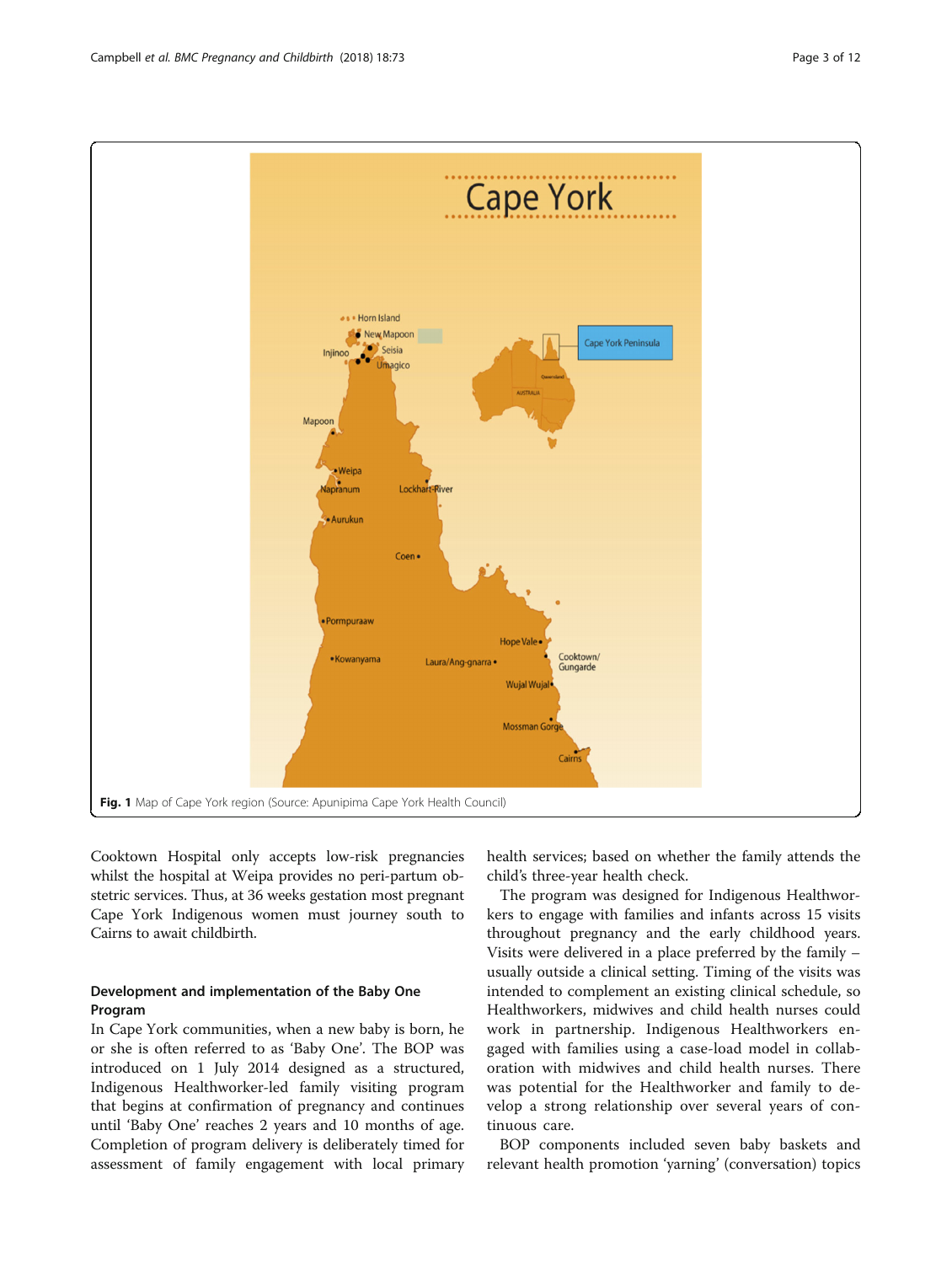and activities. Basket contents were used to support key child and maternal health promotion messages and included items such as clothing, information sheets, recipe books, personal hygiene items for the mother and a Pēpi-Pod® Program portable sleep space accompanied by safe sleep education. Thirty-seven yarning topics focus on the issues outlined in Fig. 2.

The BOP was implemented using a pragmatic, stepwise approach driven by each community's primary health service capacity and staffing arrangements. Delivery was initially in four of the 11 Cape York communities and was progressively extended to nine communities by December 2015. Between July 1, 2014 and December 30, 2015, the BOP enrolled 161 pregnant women and their families. There was 100% uptake of the program; all families who were invited to enrol in the BOP model of care agreed to participate.

#### Choice of study method and ethics

A qualitative approach used semi-structured interviews and a focus group to explore experiences of people involved in implementation and also the participants in the BOP. The James Cook University Human Research Ethics Committee granted ethics approval (H6260). Apunipima commissioned the study through James Cook University. Interview participants gave written informed consent and focus group participants verbal consent.

#### Data and analysis

The process started with face-to-face interviews with 24 Apunipima staff (Table [1](#page-4-0)); BOP Indigenous Healthworkers,



Men's Healthworkers, other health practitioners (nurses, midwives, medical practitioners, allied health staff, health promotion officers) and managerial and administrative staff members (Additional files [1](#page-10-0) and [2\)](#page-10-0). These participants were directly involved in the program development, program delivery or provided related services or program support. BOP Healthworkers were interviewed by Indigenous Apunipima staff members. The remaining interviews were researcher-led (one Indigenous, one non-Indigenous), guided by semi-structured schedules. Participants responded to a series of specific questions about family visits, yarning topics, engagement, family-centredness, Healthworker training and leadership, professional support for Healthworkers and the most significant changes they observed. Researchers employed tenets of grounded theory [[12](#page-10-0), [13](#page-10-0)] to direct interview data collection; the focus of interview questions evolved to explore emerging issues. Audio recording malfunctions occurred during three oneto-one interviews and a men's Healthworker focus group with four participants. One interview was repeated. Dot point summaries collated by the interviewers were substituted for the remaining interviews and focus group.

In the second phase of data collection, Indigenous Apunipima staff invited family participants to face-toface interviews (Additional file [3\)](#page-10-0). Ideally, family members would have participated in their home community and been recruited and interviewed in the participant's first language or language of choice. Necessity driven by scarce resources meant interviews were conducted in English while expectant mothers were in Cairns awaiting childbirth, a potentially stressful period due to dislocation from community and loved ones. Four family members participated (two mothers and a couple). The interviews focused on experiences of parenting; participants were asked about aspects of the program that worked well and those that did not work well, specifically (i) baby baskets and health information; (ii) delivery of the program by Indigenous Healthworkers; (iii) support when women came to Cairns to give birth; and (iv) program engagement with family members. All interviews were arranged at a time convenient to participants late in 2015.

Final data collection came from a focus group attended by 20 men (including two men from families enrolled in the BOP program), led by Apunipima's Men's Health Team (Indigenous male Healthworkers) convened in a Cape York community where the BOP was implemented.

Data from interviews with Apunipima staff were coded and compared until recurrent concepts and interrelationships were identified. The process was repeated until higher order constructs and relationships could be modelled to explain the data, forming a theoretical model of BOP implementation. The theoretical model was presented to staff and the Research Governance Committee at Apunipima. However, presentation of the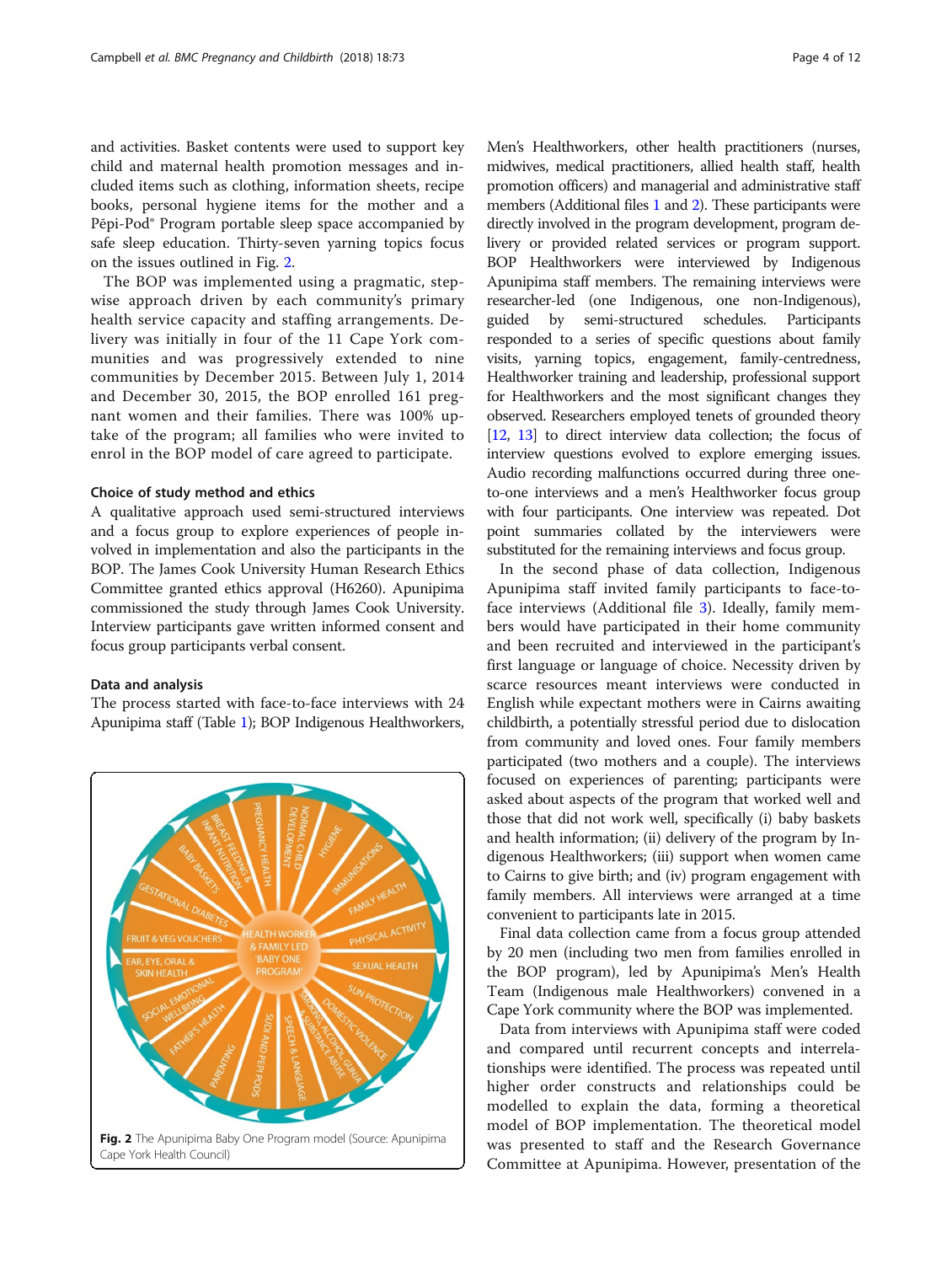<span id="page-4-0"></span>Table 1 Research participants

| Participant type                                                                | Participants | Indigenous | Female    | Male      |
|---------------------------------------------------------------------------------|--------------|------------|-----------|-----------|
| Baby One Program family members (Interviews)                                    | 4            | 4 (100%)   | $3(50\%)$ | $(50\%)$  |
| Other family and community members<br>(Men's focus group including 2 BOP users) | 20           | 20 (100%)  |           | 20 (100%) |
| <b>Healthworkers</b>                                                            | 6            | 6 (100%)   | 6 (100%)  | $0(0\%)$  |
| Other Apunipima staff members                                                   | 18           | 10 (56%)   | 12 (67%)  | 6 (33%)   |
| Total                                                                           | 48           | 40 (83%)   | 21 (44%)  | 27 (56%)  |

data in a theoretical model was not supported as being an accurate reflection of their experience. Strong views were expressed that while the model may have been consistent with early development of the program, it was no longer relevant or applicable to current practice. The research data was pertinent to time from the outset of BOP implementation, however, the program transformed across 18 months of development. In this instance, subjectivity inherent in grounded theory constructivism and theoretical re-formulation of the data [[14\]](#page-10-0) was possibly at odds with positivist views which may have relied more on current observable facts. There was an intention to engage staff, particularly Indigenous Healthworkers, in data analysis to add important contextual insights. Contractual project timeframes combined with Apunipima staff clinical workloads involving frequent travel to remote communities precluded this process. The grounded theory approach did not clearly set out future implications of the research findings for Apunipima staff.

Qualitative researchers must select from an array of representational styles, those that best fit their research purpose, methods and data  $[15]$  $[15]$ . The grounded theory theoretical model was abandoned and data from the three participant sources (family participants, Apunipima staff and men's focus group) were imported into NVivo. A thematic analysis was undertaken to generate initial codes, search for themes among codes and define and name themes. The key study themes are presented with quotes to share the voices of participants and provide illustration of the findings.

Senior Apunipima researchers and the BOP team subsequently came together in a collaborative workshop to develop a strategy for strengthening processes and ongoing evaluation of the BOP. It was important that recommendations could potentially be adopted within day-to-day program delivery context. A series of brainstorming, sorting and prioritising activities using the themes identified in the study data derived a set of practical recommendations that are presented in the [Discussion](#page-8-0).

## Results

The data revealed the following key themes: challenging environments for new families and valuing cultural ways, resourcing program delivery, working towards a team approach, negotiating the cultural interface, engaging families, exchanging knowledge through 'yarning' (conversation), strengthening the workforce, and seeing health changes in families. Data from Apunipima staff interviews were coded to clearly distinguish between staff involved in program delivery, who were all Indigenous Healthworkers (IHW), and those who provided related services (R-S); as doctors, midwives and maternal and child health nurses, allied health staff and health promotion officers; or program support (P-S) via management and administrative roles.

#### The central concern and process

From the data, the key to effective program implementation was the relationships formed between health practitioners and families. Program development and quality improvement was contingent on responsiveness to family needs. Staff members identified the need for respect, empathy and positive language: "...they [families] know that they have a safe place to talk, because I build that relationship" (IHW). Mothers are essential partners in the BOP, but a relationship with the whole family was viewed as important. "The way that it should be done is about building relationships with those families and maintaining them over the 1000 days" (R-S). Some believed program implementation could be more responsive by valuing and validating decision-making capacities of family members. "It should be more family led…" (R-S). An Indigenous Healthworker believed the program was achieving this. "It just lays it all out well for them to be able to take control of their health and their baby's [health]...it is important for [families] to have...control over their own health."

In the process of evaluating context in the implementation of the BOP two key factors were identified from the data: challenging environments for new families and valuing cultural ways.

## Challenging environments for new families

The conventional view, that people in Cape York Aboriginal communities have close family and kinship ties, implies that the responsibility of caring for children is shared between parents, grandparents, uncles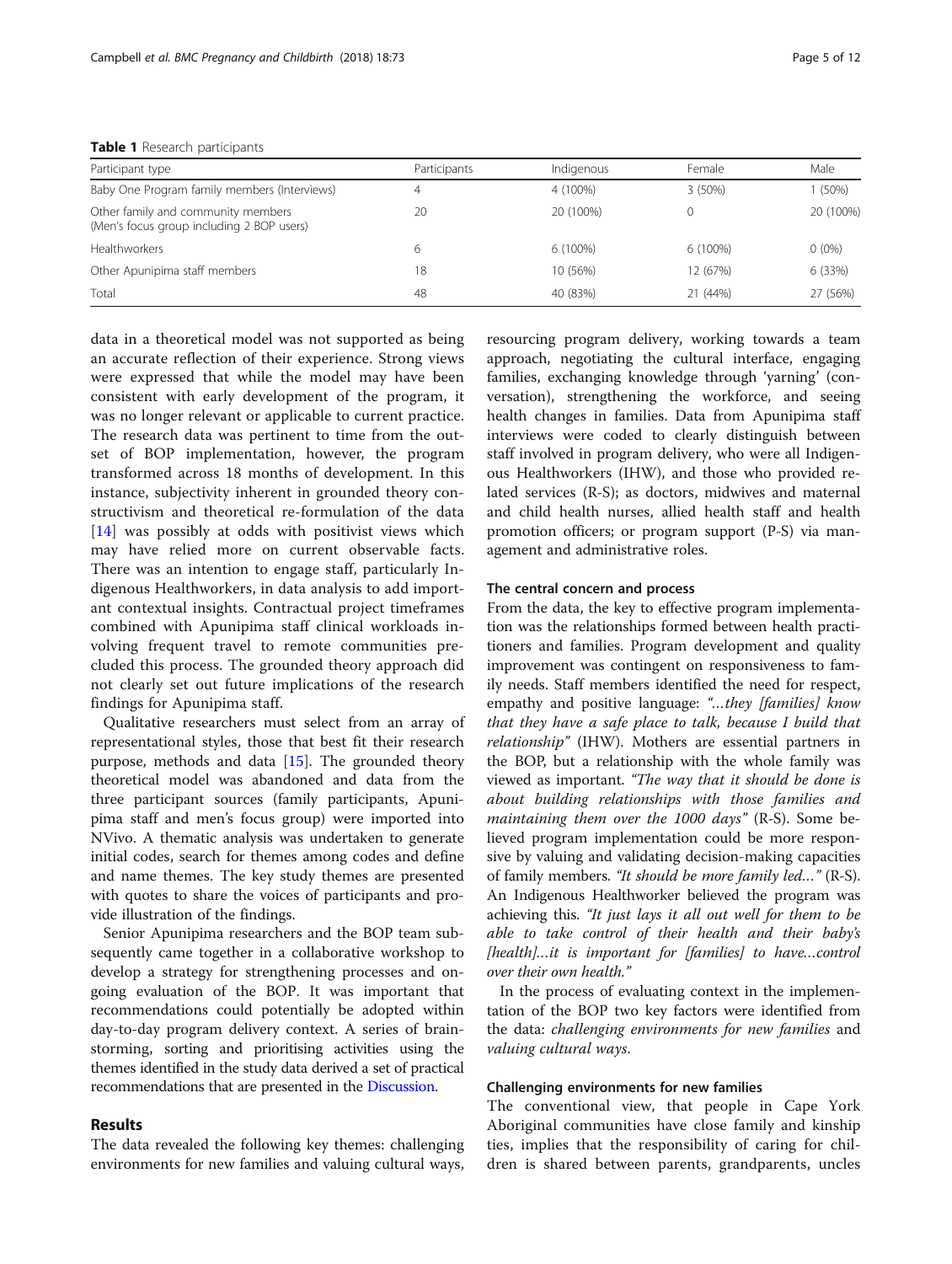and aunties. However, two of the three mothers interviewed stated that they did not always have family support in caring for their infants. One said: "You don't get any other support from your families." The other commented "Well, I don't have much family. That's why I'm making family."

Family members believed that the mother's evacuation to Cairns at 36 weeks, without her immediate family, assumes that her other children will be cared for by her partner and/or extended family members. Men noted that exclusion of the father at the birth of his child could establish a pattern of the absent father; they advocated: "Involvement from the start [will create] acknowledgement of family members…If [fathers are] involved, support will continue. Involve the man more." (Men at focus group). An Indigenous Healthworker agreed "…the father's got to be a part of that thing from day one…it's like you want to be with your wife, your newborn, you've got to be a part of this child from the beginning".

Household overcrowding challenges some families. Mothers reported that living situations can be distressing.

"I'm tired because we are in the middle of everything, and it's really noisy, and there's just parties here, parties there, and it's like really loud and straight through us. I don't know how [baby] coped with it all" and, "…it's hard, it's pretty noisy, but you've got to cope with it."

A need to provide support for new mothers is clearly recognised by Indigenous Healthworkers.

"Everything can be a bit too much … you've been out of community [in Cairns] for 4-6 weeks, depending on whether you gave birth on your due date…the stresses of being a new mum again." (IHW).

Another Healthworker said "you can see that families really need it, especially first time mums."

#### Valuing cultural ways

Because many traditional roles of men (as hunters and providers) have changed, fathers are often expected to take on roles and tasks within the family that were once the domain of women. One health practitioner observed:

"I think it's shared roles…nutrition is not all mums' business. And the stuff around the bathing. This is where we challenge fellas. It might be taboo for you to bath babies, but it's not taboo for you to get the bath ready…A lot of fathers want to be involved, but they just don't know how." (R-S).

An Indigenous staff member reflected, "I think part of building healthy children is strengthening culture. It's also a reflection time for the mother too, she is reflecting on her culture too, she is passing it on to baby." (P-S).

An Indigenous Healthworker confirmed the importance of a family-centred approach in the BOP. She said the program, "educates the whole family, so it's in the household and you are giving the information to the mother and her brothers and sisters or her aunty or grandma or who will be there looking after that baby." She continued, "it's really good because you use your normal body language and eye language and you can do it in a more culturally appropriate way for your community."

Three key enablers of BOP implementation were identified from the data: resourcing program delivery, working towards a team approach and negotiating the cultural interface.

## Resourcing program delivery

The BOP is funded by the Commonwealth and Queensland governments. The initiative is regarded as a flagship program of Apunipima, however resource limitations across the organisation have meant amendments to program support, including plans for expanded employment. Full implementation of the program across all 11 Apunipima communities remained to be achieved at the time of data collection.

Staff workloads are often high and there are substantial service delivery expectations. Healthworkers are responsible for clinical service in addition to health promotion work,"...it's a really great concept, but in other ways there's a lot of pressure on people to do it now and have results now…" (R-S). The time commitment for Healthworkers was particularly high during the first year of the program because families are enrolled at their first antenatal visit and early scheduled visits are close together. The projected ideal caseload is 25 families but one Indigenous Healthworker reflected, "In [community name] about 16 or 17 and that is ante and post-natal, and in Cairns there is about 12 on the list." A community-based Indigenous Healthworker said "…we definitely need more Healthworkers on the ground".

The program included one full-time position to provide 'on-the-ground' training and support to BOP Healthworkers across nine communities. Field support was regarded as an important adjunct to formal BOP Healthworker training. Managers and Healthworkers urged the need for allocation of more resources to heathworker support, however, the high cost of bringing staff together over long distances for formal training blocks resulted in a reduction from quarterly to biannual face-to-face training workshops.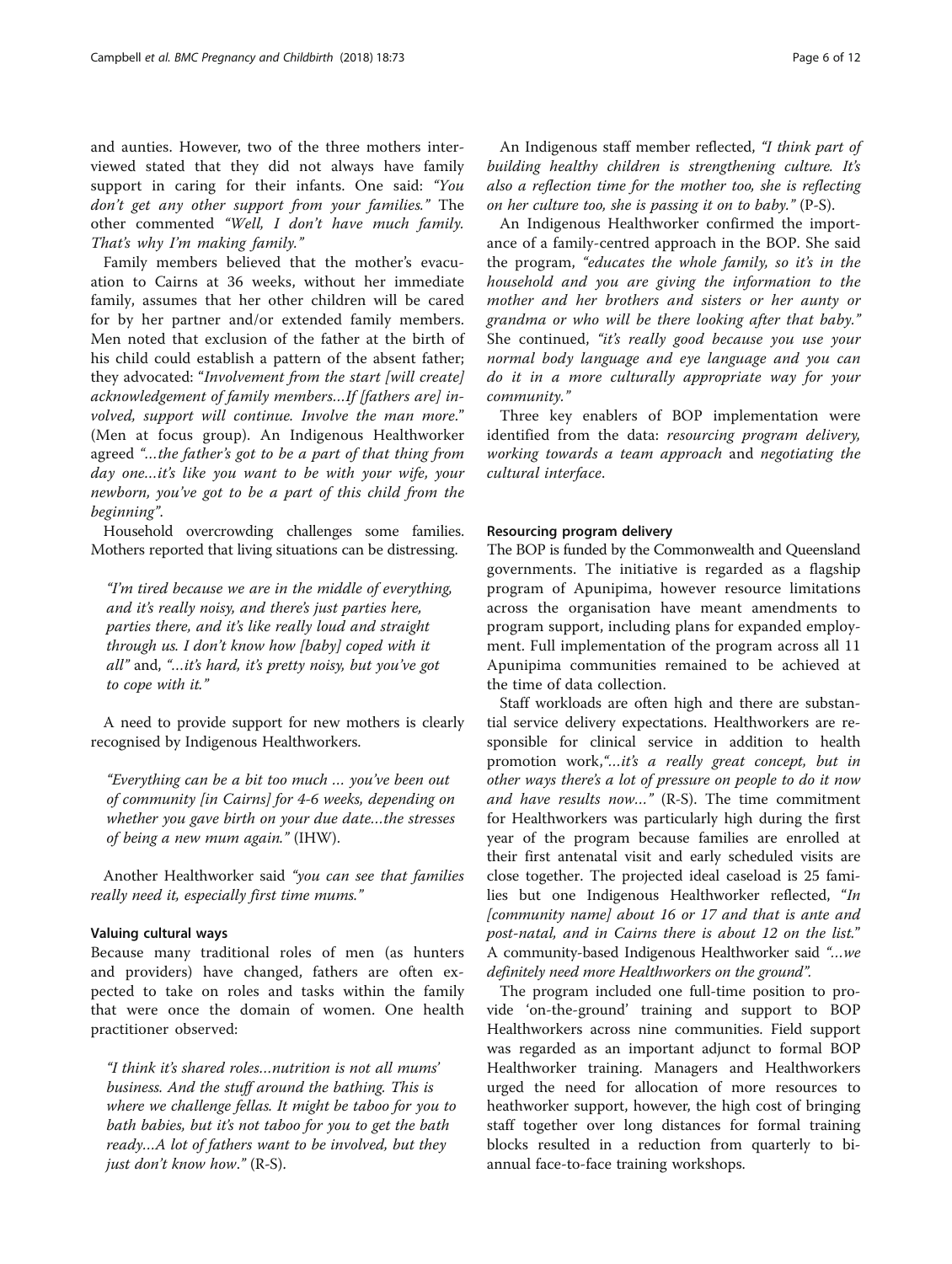## Working towards a team approach

The BOP arose from Apunipima's strategic decision to realign maternal and child health into a family-centred, Healthworker-led service.

There was divided opinion about involvement of Healthworkers in development of the program. Whilst one staff member believed that the BOP manual was "… literally dumped…on the Healthworkers, implement it, and own it" (P-S), an Indigenous Healthworker said "from the time that I first started, Healthworkers have a real good influence on how the [program] is delivered and how the education…is given to communities."

The focus on Healthworker leadership meant that some nurses and midwives felt excluded. A health practitioner said it seemed like, "they didn't want the RNs [Registered Nurses] involved." (R-S). An Indigenous Healthworker said there was a "big divide between a Healthworker and nurses…even though we don't have a university degree, we have all this other knowledge that probably can't be written on paper."

A quality improvement approach and new ideas resulted in evolution of the program's structure and content. Indigenous Healthworkers and midwives reported that their work roles became more clearly defined. A health practitioner commented:

"We know that it is Healthworker-led…If the Healthworker is struggling and wants assistance, then yeah, they can ask and we can do that…" (R-S).

A manager acknowledged early confusion over professional roles and reported the steps made to address the concern. "When a new Healthworker comes on, the midwife is part of that learning journey, so even though it's… being led by the Healthworker through the cultural expertise, and the midwife as the expert in the clinical…we are walking together." (P-S).

BOP implementation has provided an opportunity for knowledge exchange between Indigenous Healthworkers and other health practitioners. A comment by one Apunipima staff member exemplified openness to hearing new ideas,

"It is an opportunity for us to learn from each other without having to reinvent the wheel…someone within the group may have a suggestion that might knock our socks off and make a real improvement to how we do things."  $(P-S)$ .

Some identified the future challenges of the program and delivery of its full potential. "I think because the program is in its infancy. There is a lot of room for improvement and there are areas that need to be worked on to ensure that." (IHW).

Apunipima values a strong Indigenous workforce as the way to build culturally-safe relationships with community members and connect them to health care resources.

Negotiating the cultural interface

Ideally, Indigenous Healthworkers can translate and explain Western medical concepts in language more easily understood by family members.

"If you're going in to a…clinic and you feel scared because your child is sick…people use big words that you're not used to... And if you have the Healthworker that you actually really trust, has been seeing you in your home, knows you, has been knowing you for about a year, and you can look to her and you can say 'what are they talking about?'" (P-S).

However, because Indigenous Healthworkers live in the community and are often family members, they may face cultural barriers when working across gender, or kinship relationships. "…when it is a community person, sometimes they might not be able to speak to or have a lot to do with one side of community" and"…you'll find that sometimes in the communities, the female Healthworker may not be allowed culturally to speak to that male or father." (P-S). To address these cultural needs, roles are negotiated across program staff members.

Three key strategies of BOP implementation were identified from the data: engaging families, exchanging knowledge through yarning and strengthening the workforce.

#### Engaging families

Initial engagement through the BOP provided a foundation for effective ongoing relationships. A health practitioner explained, "…to me the engagement part is the most important part. You get that right, everything else is just going to come in"  $(R-S)$  and "[as] a first time mum... you need to build a relationship with the team that is going to be there for you right through…your pregnancy and then through the upbringing of your child." (P-S).

Communication style was cited as important. "…we use broken English to explain things. I find the BOP gives you more options to talk about what is actually going on with people's lives, not only the child, but the mum and the dad." (IHW). Baby baskets delivered by Healthworkers during family visits are used to engage with families. Most expressed appreciation for the baskets, and found the contents helpful. One mother said, "The baskets are good, it's helpful, and I've never had anything like that before..." Another mother said that she did not previously have what she needed for the baby, "I didn't have enough chance to get much for the baby when I was down in Cairns [for birth]. It was too much…I couldn't leave my one year old…"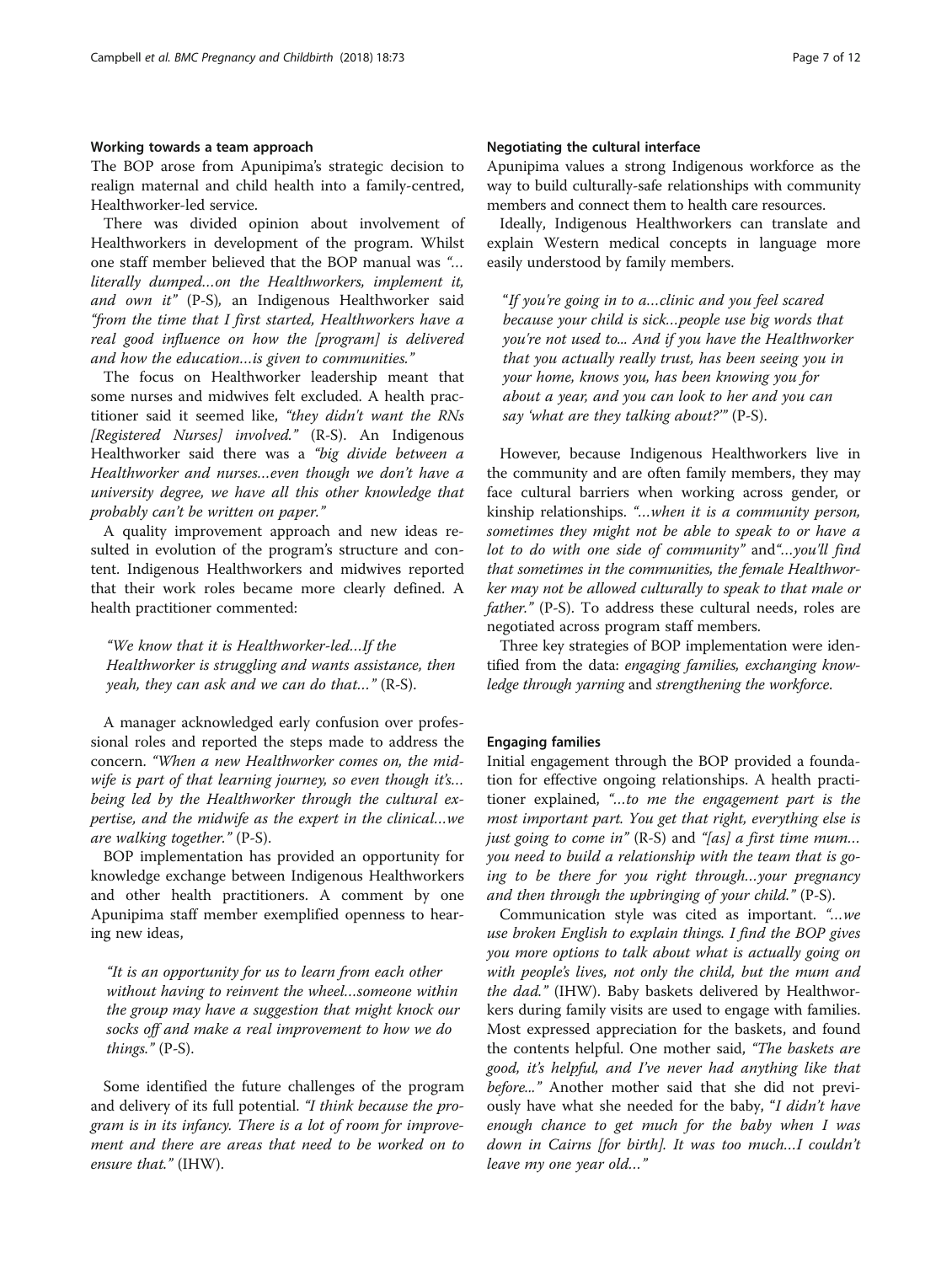It is convenient for some families to be visited at home, especially parents with small children. One mother said, "Yes, [home visiting] it's helpful, it saves me going all the way up [to the clinic]...because sometimes I don't have the time to go." Other families prefer to meet the Healthworker outside their house. One Indigenous Healthworker explained, "We can have it [home visit] outside on the veranda. I wait for them to tell me where they want it to happen…". When families "are more comfortable, they are more likely to open up to you. I find with the BOP that people are inviting us in." (IHW).

#### Exchanging knowledge through 'yarning' (conversation)

Family members noted that knowledge exchange through the program was helpful. One mother agreed that she was able to talk about issues that concerned her and understood the response provided. Indigenous Healthworkers reported that yarning about health and wellbeing topics is best done in the context of a relationship. The preference for having the same Healthworker through a woman's pregnancy and post-natal period was noted by one mother, "Yes, I rather stick to one."

The BOP manual summarises the content of yarning topics in order to support consistent delivery across Cape York communities. Some Healthworkers discuss the topics in a prescribed order, while others use them according to the needs of the family. Some were reluctant to talk about sensitive topics such as family violence or sexually transmitted infections. "The workers based in the community, they…were just like no, I don't feel comfortable with talking about this" (R-S). However, a senior Indigenous Healthworker, when asked if there were any health promotion topics she felt she couldn't raise with families, said "No, I'm quite confident".

Sensitive yarning topics were developed and presented via educational videos. A Healthworker said, "I use the iPad if the lady is real quiet and doesn't talk much…so I just use the visual so she doesn't have to say anything." Another staff member said, "…it [the video] took the pressure off raising and having those conversations…even to raise that topic." (P-S).

One Indigenous Healthworker believed that the yarning topics made a positive difference. She reported that a mother "said 'you know I've never really had education like this before'" and "…some of the ladies that we do education around, they kind of nod their head and say 'oh we didn't know that'."

#### Strengthening the workforce

Apunipima's strategies to strengthen program workforce included training and supporting Healthworkers with a commitment to recruiting new positions from Cape York communities. A health practitioner observed, "…the capacity of Healthworkers is different, so some will need more support and maybe just reminding." (P-S). Continuing investment in Healthworker support and training has been regarded as critical to the ongoing successful delivery of the program.

There was also an opportunity to promote coordination between the BOP Healthworkers and the Apunipima Men's Health Team. An Indigenous Healthworker said, "I just believe you need to work together for this to succeed." A health practitioner agreed "...it would be a really good program where male Healthworkers were working with the fathers through pregnancy, for a thousand days [and] could become very much involved."  $(P-S)$ .

Early formative outcomes identified from the data of BOP implementation were related to seeing health changes in families.

#### Seeing health changes in families

The program promoted good health through behaviours such as quitting smoking and reducing consumption of alcohol. "People will come up to me in community and say that they (don't) smoke any more, or I'll hear good feedback from other family members" (IHW). A mother reported her achievement in giving up smoking and drinking, "…both of us used to be bad at smoking and drinking…but we just gave it up."

Healthworkers reported a reduced risk of families engaging with the Department of Child Safety because of the support provided by the BOP.

"With help of the Baby One Program and the support network of the midwives and the Healthworkers, we've actually stopped a lot of that happening. Because we say to Child Safety, 'oh no, they're engaged in this parenting program, this is a parenting visiting program, this is what we do every fortnight.' I tell them 'we'll come and see this girl.' So there's been lots of good outcomes like that." (IHW).

Family members also reported feeling more comfortable at their local clinic, visiting the clinic more often and better engagement with clinic staff. A mother noted that she saw the Healthworker "a lot more" than for her previous children, and that she liked the Healthworker visits and involvement of the midwives.

A program support staff member concluded that,

"There is the capability of this program to be a source of pride for Cape York Healthworkers and Apunipima, and that relates to obviously their having a positive impact on the families that they're supporting and delivering health care to…and that's the bottom  $line." (P-S).$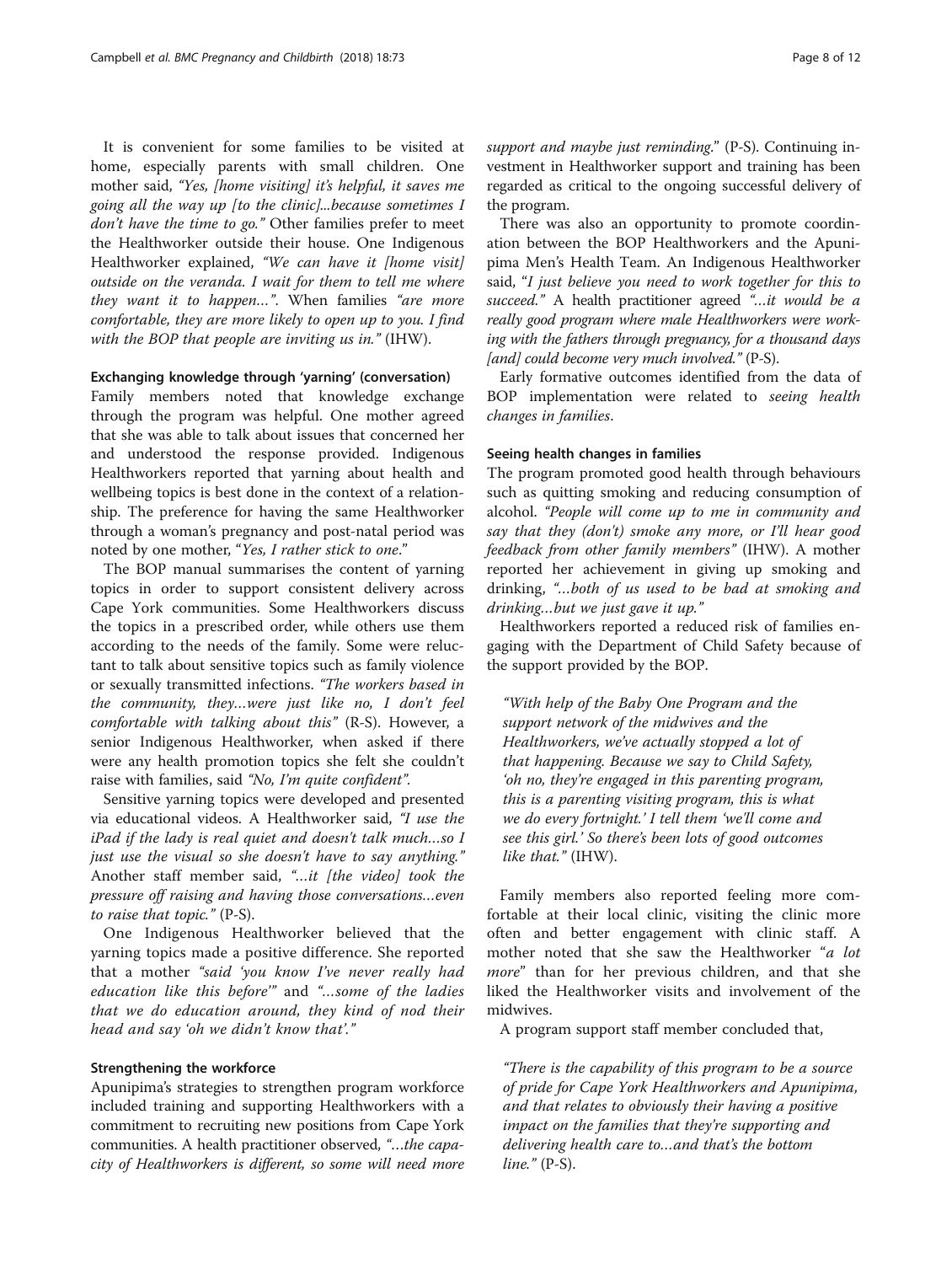### <span id="page-8-0"></span>**Discussion**

The BOP was developed by health practitioners and Healthworkers in Apunipima's family health team. As is common with many health promotion programs, it was based on evidence from previous program evaluations [[16](#page-10-0)–[18](#page-11-0)] in addition to past experience, practical local knowledge and intuition about what might work [\[19](#page-11-0)]. The intention of the study was to explore the key features of early implementation of the BOP and especially the challenges. It looked at how health providers connect with families and how well the program responded to practical family and cultural issues associated with pregnancy and early childhood in ways that were culturally and professionally proficient.

The study confirmed that the central factor in program implementation is the quality of the relationship developed between health practitioners, especially Healthworkers, and families. Family members are encouraged to participate in decisions, ask questions and voice their opinions and concerns. Such relationships value and support family autonomy [[20\]](#page-11-0). Relating in this manner brings an obligation to respect diversity and family choices, whilst endeavouring to meet families' expectations of a primary healthcare service [[21\]](#page-11-0). As such, the BOP aims to build capacity to respond respectfully, skilfully and flexibly to the day-to-day health needs of families.

The BOP's family-centred approach focuses on health promotion according to the principles of choice, participation and self-determination [\[22](#page-11-0)]. Apunipima's emphasis on accessible, culturally-appropriate, Indigenous Healthworker-led care aligns closely with the priorities of the Australian National Aboriginal and Torres Strait Islander Health Plan 2013–2023 [\[23](#page-11-0)]. The program complements and strengthens existing maternal and child health services in Cape York, with greater investment in the Indigenous health workforce. The long-term aim is to provide a sustainable public health strategy to promote family health and social and emotional wellbeing  $[5]$  $[5]$ .

Past colonisation and assimilation policies have greatly disrupted traditional Indigenous Australian cultures. For many Cape York families, disadvantage is characterised by high levels of unemployment, food insecurity, poor housing, limited education opportunities and geographical remoteness. It is within such environments that Apunipima staff strive to meet the considerable logistical demands of delivering the BOP using ways that value and respect local cultural beliefs and practices. And here, health systems could certainly do more to promote family unity. While family and kinship ties are fundamental to Indigenous societies and underpin delivery of key maternal and child health services, it cannot be assumed that everyone has immediate family support at critical moments in their lives [\[24](#page-11-0)]. Government resources are available to fund a support person to accompany a first-time mother to Cairns for birth, but not for subsequent non-complex pregnancies: low incomes preclude most Indigenous families from self-funding subsequent trips. Consequently, many Cape York babies are born in Cairns while fathers and siblings remain in community.

The management and facilitation of such a program must evolve in response to changing circumstances and an embedded quality improvement system is an essential component. Internationally, program leadership by well-trained Indigenous Healthworkers has proven to be effective [\[5](#page-10-0), [9](#page-10-0), [25\]](#page-11-0). The training and employment of Indigenous Healthworkers builds human capital in communities. The degree to which health practitioners are able to engage with families and communities is founded on their knowledge of community, experience in remote settings and cultural background. Importantly, the inclusion of Indigenous knowledge and practice is fundamental to the effectiveness and sustainability of Indigenous health care programs [[26](#page-11-0)]. In the BOP, critical factors were continued investment in recruiting, training and supporting Healthworkers and promoting Indigenous knowledge exchange between practitioners.

There were limitations in this study. They included difficulties in recruiting family members for interviews, and scarceness of research resources that precluded necessary travel to remote communities. Opportunities to recruit BOP families were restricted to the time when expectant mothers were transferred to Cairns to await childbirth. Apunipima staff who had existing relationships with families interviewed family members. These staff were not all experienced interviewers, however, we believe this strategy optimised participant safety and enabled efficient use of scarce resources. Given the study focus on program implementation, the combination of data from family members and other participants was considered sufficient for data saturation.

A further limitation of this study was that, on this occasion, the grounded theory approach for development of the theoretical model was not supported by Apunipima staff as an accurate representation of their experience. The focus of interview questions was across an 18-month developmental period in a rapidly changing practice environment, and the theoretical model was perceived not to reflect current practice. Apunipima staff members were unclear about how the model could be used to inform further practice improvements. According to Glaser [[27\]](#page-11-0), grounded theory research is a many-faceted approach requiring considerable time in addition to theoretical sensitivity to move from the data to the theory and back. Fit and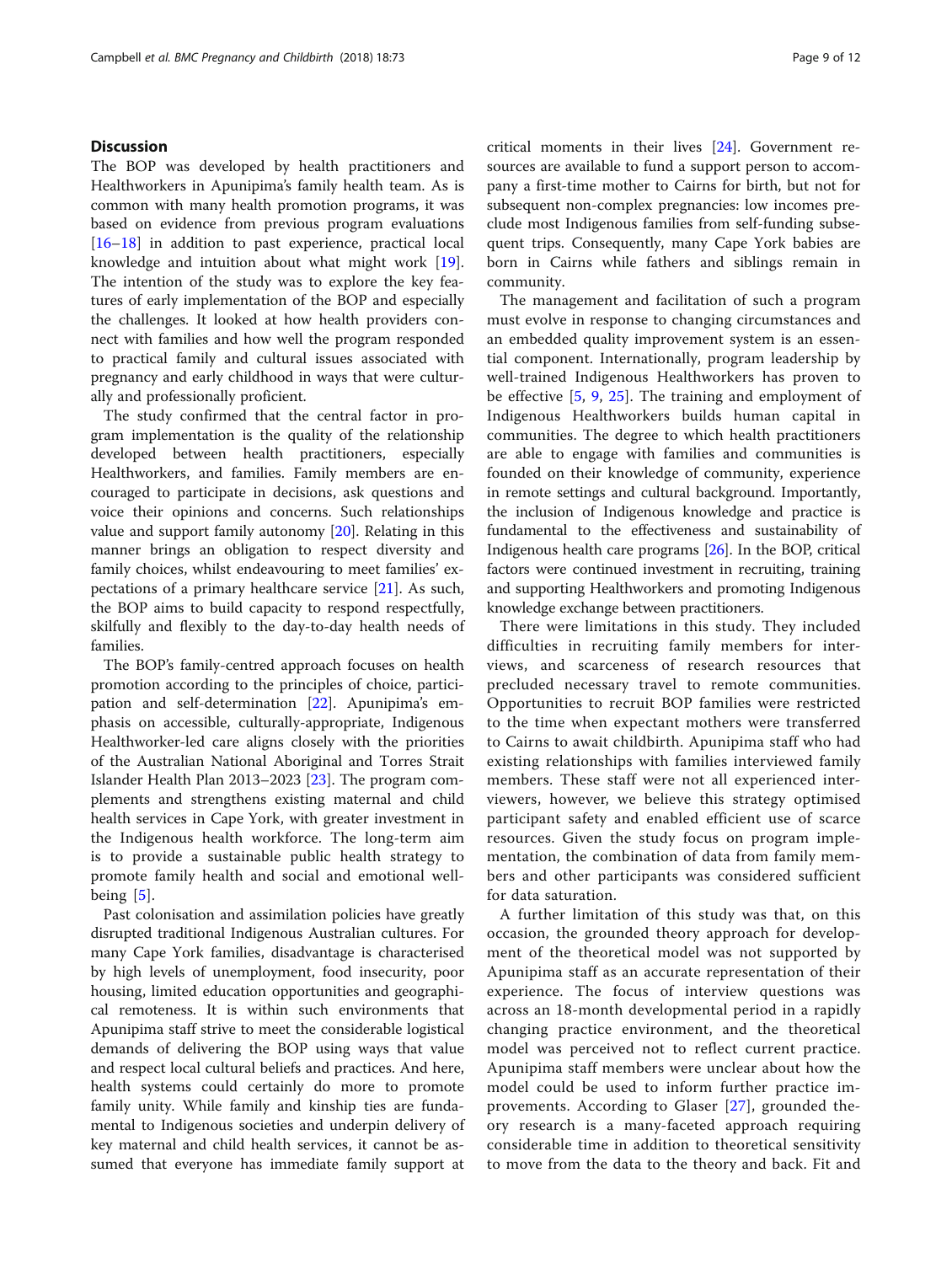relevance of the theory are two essential factors, and it must work. In the field of applied health research, limitations of funders and ethics committees may constrain engagement in open-ended sampling processes and analytical creativity required by grounded theory, leaving consideration of alternative research methods as a solution. Studies do not always play out as expected; in this way it is important to recognise a digression from the path and be transparent about it. However, the themes identified by the study were valuable for internal organisational reflection. The outcome was a subsequent inclusive and creative process that produced a set of practical recommendations, giving the BOP staff a strong sense of completion.

Recommendations from the study fell into four categories. Under the first category, 'community consultation and program promotion', the recommendations were: 1. Ensure that participating communities are engaged in comprehensive and ongoing consultation. Care should be taken to include community members, particularly Elders, local councils and health action teams, and 2. Raise community awareness of the program using the tenets of social marketing and principles of program branding in a four-step process (i) Planning and strategy development (ii) Create and test concepts, messages and materials (iii) Implementation (iv) Assess effectiveness and make refinements. In the second category, 'responsive health services', the recommendation stated that health services should be responsive to family needs; for example, more could be done to promote family unity by supporting fathers and other children to travel with the mother for the birth of a new family member. In the third category, 'professional development', recommendations were: 1. Continue essential up-skilling, education and field support for Healthworkers, midwives and maternal and child health nurses, and 2. Support and encourage knowledge exchange between Healthworkers, midwives and maternal and child health nurses. New program staff should receive complete orientation that highlights this critical aspect of the program. The final category included recommendations concerning formal processes for ongoing program evaluation. They were: 1. Identify appropriate health outcome indicators, data collection methods and obtain formal ethical approvals and informed consent from families for continuous monitoring of program effectiveness and 2. Develop and embed program evaluation components to measure family satisfaction with service provision at identified time points across family engagement with the program. The substance of such recommendations may be transferrable to other maternal and child health innovations designed for Aboriginal and Torres Strait Islander families.

The development and implementation of the BOP has presented substantial logistic, financial and practical challenges. In contrast to international Indigenous family-centred interventions which have taken a decade to develop [[5](#page-10-0)], this review of the BOP is based on 18 months of developmental implementation. Even when fully developed, other programs have found that expected outcomes had only clearly emerged up to 3 years following birth [[5](#page-10-0)]. The findings of this study suggest that ongoing evaluation of program quality and key outcome indicators is essential for detecting health changes attributable to a program. The lessons learned in this study have enabled a vision for future directions to strengthen Healthworker-led, family-centered maternal and child health care in remote locations. Our review of early program implementation has prompted clear recommendations developed by Apunipima staff to maximise opportunities for giving children the best start to a healthy life. The recommendations for ongoing community consultation and program promotion, responsive health services, professional development and embedded program evaluation processes are likely to be universally relevant to community-based health promoting programs.

#### Conclusion

Strengthening family health and wellbeing in remote Indigenous communities is a complex task. This paper describes a model of care designed as a Healthworker-led, family-centred program that has been implemented in very remote Aboriginal communities of Cape York. The program engaged 161 families over an initial 18-month period and continues to grow, engaging more families as women present for their first antenatal check. This research found that the relationships formed between health practitioners and families, and program responsiveness to family health and cultural needs in challenging environments were key to successful implementation. This is maintained by regular Healthworker contact with families aligned with antenatal and child health checks, where Baby Baskets are delivered and 'yarning' topics explored. Even though the BOP implementation has presented substantial challenges, it continues to evolve. Healthworker education and training, and knowledge exchange between Healthworkers, midwives and nurses was seen as critical for strengthening the workforce, a team approach and seeing positive health changes in families due to program effectiveness. This is where resources must be gainfully invested for long-term success. Ongoing evaluation of the program, including built-in collection of health outcome indicators, should drive improvements in service delivery and better outcomes for Cape York children and families. The goal is a healthy start to a healthy life.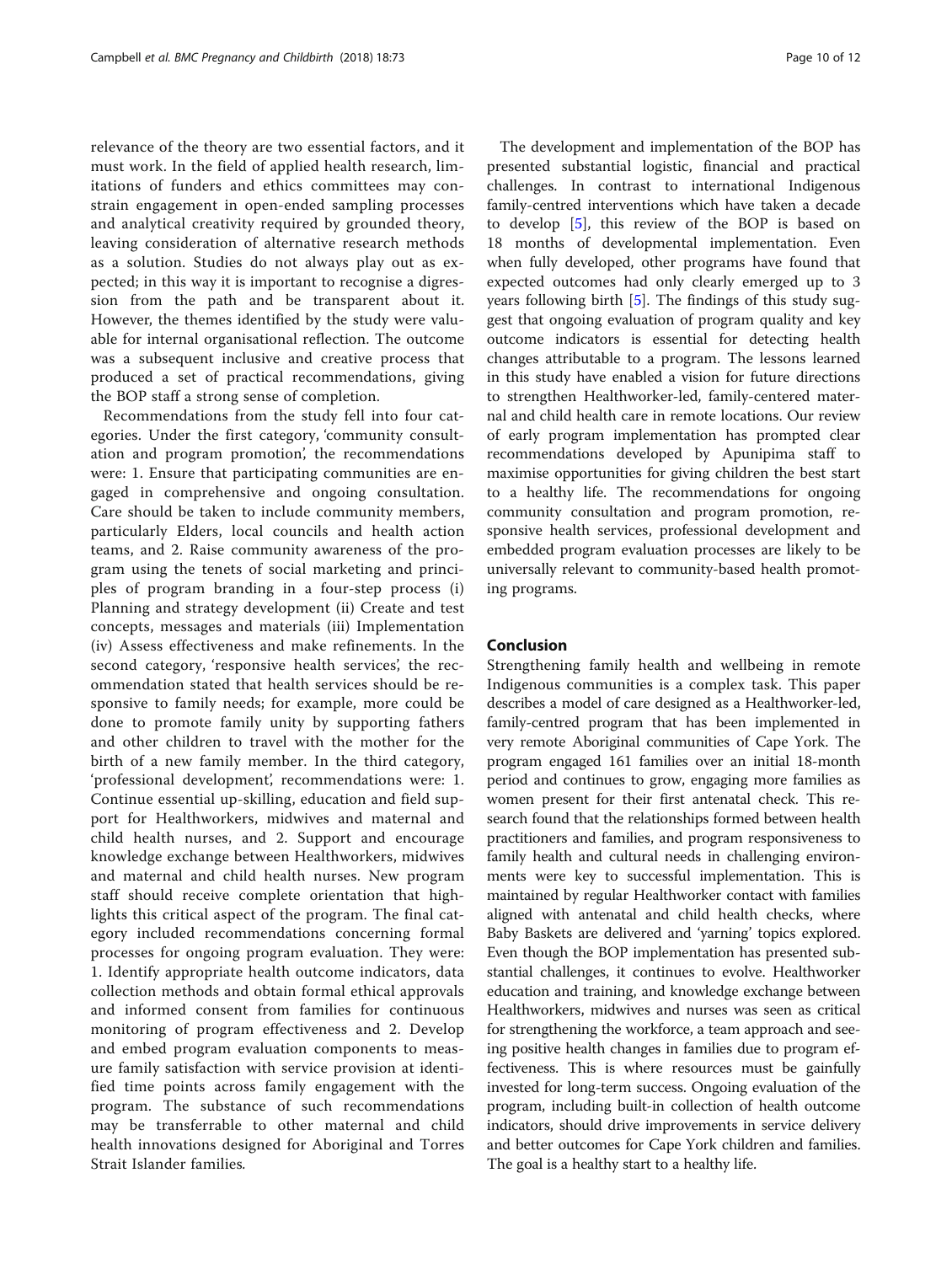## <span id="page-10-0"></span>Additional files

[Additional file 1:](https://doi.org/10.1186/s12884-018-1711-7) 'Aboriginal & Torres Strait Islander Health Workers'. BOP Evaluation interview guide. (DOCX 20 kb)

[Additional file 2:](https://doi.org/10.1186/s12884-018-1711-7) 'Managers and Clinical and Allied Health Staff'. BOP Evaluation interview guide. (DOCX 21 kb)

[Additional file 3:](https://doi.org/10.1186/s12884-018-1711-7) 'Mums and family members'. BOP Evaluation intervew/focus groups guide. (DOCX 18 kb)

#### Abbreviations

Apunipima: Apunipima Cape York health council; BOP: Baby One Program; IHW: Indigenous healthworker; NVivo: Qualitative data analysis software; P-S: Study participants who provided program support to the BOP via management and administrative roles; R-S: Study participants who provided related services to the BOP as doctors, midwives, maternal and child health nurses, allied health staff and health promotion officers

#### Acknowledgements

Thank you to the participants who shared so freely during this study. Thanks also to the Apunipima staff members who interviewed family members and Indigenous Healthworkers. They were Rachael Ham, Lorraine Ahmat, Faye Humphries and Michael Drahm. Apunipima staff member, Kirby Murtha assisted in preliminary coding and analysis of the interview data. The guiding experience of Rachel Sargent, Johanna Neville, Mark Wenitong and Alan Ruben was invaluable.

#### Funding

The research was funded by a grant from the National Health and Medical Research Council Centre for Research Excellence: Improving Health Services for Aboriginal and Torres Strait Islander Children (CRE ISAC) via Apunipima Cape York Health Council. CRE ISAC had no role in the study design, data collection, analysis or interpretation, or in writing the manuscript. Apunipima provided advice on study design via their Research Governance Committee and assistance with some data collection (e.g. Apunipima staff members interviewed family members and Indigenous Healthworkers; a strategy primarily aimed to optimise participant cultural safety). Apunipima staff (BOP team members and senior researchers) developed a set of recommendations (see [Discussion](#page-8-0)) following reflection on the themes generated by the study.

#### Availability of data and materials

The dataset analysed during the current study is not publicly available because it was generated at an Aboriginal community-controlled organisation, but is available from the corresponding author on reasonable request dependant on formal permission from Apunipima Cape York Health Council.

#### Authors' contributions

JM, SC and JS conducted participant interviews. JM and MR-M led data analysis. SC, JM, MR-M, KC and MM drafted the manuscript. SC, KC, KV and MM led workshops to develop recommendations for strengthening processes and evaluation of the Baby One Program. JM and SC led the evaluation design. All authors read and approved the final manuscript. SC, JM, MM and KC critically revised the manuscript for intellectual content.

#### Ethics approval and consent to participate

The James Cook University Human Research Ethics Committee granted ethics approval for the study (Reference No: H6260). Study participants who participated in face-to-face interviews gave written informed consent. Indigenous men who participated in the focus group discussion provided informed verbal consent. The focus group was carried out as part of a regular Men's Group meeting in a remote Cape York community and usual practice of obtaining verbal consent for participation was followed.

#### Consent for publication

Not applicable.

#### Competing interests

The authors declare they have no competing interests.

#### Publisher's Note

Springer Nature remains neutral with regard to jurisdictional claims in published maps and institutional affiliations.

#### Author details

<sup>1</sup> Centre for Chronic Disease Prevention, College of Public Health, Medical & Veterinary Sciences, James Cook University, PO Box 6811, Cairns, QLD 4870, Australia. <sup>2</sup> Centre for Indigenous Health Equity Research, School of Health Medical and Applied Sciences, Central Queensland University, PO Box 7815, Cairns, QLD 4870, Australia. <sup>3</sup>The Cairns Institute, James Cook University, PC Box 6811, Cairns, QLD 4870, Australia. <sup>4</sup>College of Medicine and Dentistry, James Cook University, PO Box 6811, Cairns, QLD 4870, Australia. <sup>5</sup>Apunipima Cape York Health Council, PO Box 12045, Westcourt, Cairns, QLD 4870, Australia.

#### Received: 10 March 2017 Accepted: 16 March 2018 Published online: 24 March 2018

#### References

- 1. Victora CG, Adair L, Fall C, Hallal PC, Martorell R, Richter L, Sachdev HS. Maternal and child undernutrition: consequences for adult health and human capital. Lancet. 2008;371:340–57.
- 2. Arabena K. The 'first 1,000 days': implementing strategies across Victorian Government agencies to improve the health and wellbeing outcomes for Aboriginal children and their families. Melbourne: Indigenous Health Equity Unit, The University of Melbourne; 2014.
- 3. Eades S. Maternal and child health care services: actions in the primary health care setting to improve the health of Aboriginal and Torres Strait Islander women of childbearing age, infants and young children. In: Aboriginal and Torres Strait islander primary health care review. Commonwealth of Australia: Canberra; 2004.
- 4. Jongen C, McCalman J, Bainbridge R, Tsey, K. Aboriginal and Torres Strait Islander maternal and infant health and wellbeing: A systematic review of programs and services in Australian primary health care settings. BMC Pregnancy Childbirth. 2014; doi: <https://doi.org/10.1186/1471-2393-14-251>.
- Barlow A, Mullany B, Neault N, Goklish N, Billy T, Hastings R, Lorenzo S, Kee C, Lake K, Redmond C, Carter A, Walkup J. Paraprofessional-delivered homevisiting intervention for American Indian teen mothers and children: 3-year outcomes from a randomized controlled trial. Am J Psychiatry. 2015;172: 154–62.
- 6. Griew R, Tilton E, Stewar J. Family Centred primary health care: review of evidence and models funded by the Office for Aboriginal and Torres Strait Islander Health Department of Health and Aging. Canberra: Robert Griew Consulting with JTAI Pty Ltd.; 2007.
- 7. Nixon J. Family cohesion in families with an impaired child. Brisbane: Department of Social and Preventive Medicine, University of Queensland; 1998.
- 8. MacKean G, Thurston W, Scott C. Bridging the divide between families and health professionals' perspectives on family-centred care. Health Expect. 2005;8:74–85.
- 9. Barlow A, Mullany B, Neault N, Compton S, Carter A, Hastings R, Billy T, Coho-Mescal V, Lorenzo S, Walkup JT. Effect of a paraprofessional homevisiting intervention on American Indian teen mothers' and infants' behavioral risks: a randomized controlled trial. Am J Psychiat. 2013;170:83–93.
- 10. Taylor J, Bell M. The indigenous population of Cape York Peninsula, 2001– 2016: discussion paper no. 227. Centre for Aboriginal Economic Policy Research: Canberra; 2002.
- 11. Anderson I, Crengle S, Kmaka ML, Chen T, Palafox N, Jackson-Pulver L. Indigenous health in Australia, New Zealand, and the Pacific. Lancet. 2006; 367:1775–85.
- 12. Charmaz K. Constructing grounded theory: a practical guide through qualitative analysis. London: SAGE; 2014.
- 13. Glaser BG, Strauss AL. The discovery of grounded theory; strategies for qualitative research. Chicago: Aldine Pub. Co.; 1967.
- 14. Backman K, Kyngäs K. Challenges of the grounded theory approach to a novice researcher. Nurs Health Sci. 1999;1:147–53.
- 15. Sandelowski M. Writing a good read: strategies for re-presenting qualitative data. Res Nurs Health. 1993;21:375–82.
- 16. McCalman J, Searles A, Bainbridge R, Ham R, Mein J, Neville J, Campbell S, Tsey K. Empowering families by engaging and relating Murri way: a grounded theory study of the implementation of the Cape York baby basket program. BMC Pregnancy & Childbirth. 2015; <https://doi.org/10.1186/s12884-015-0543-y>.